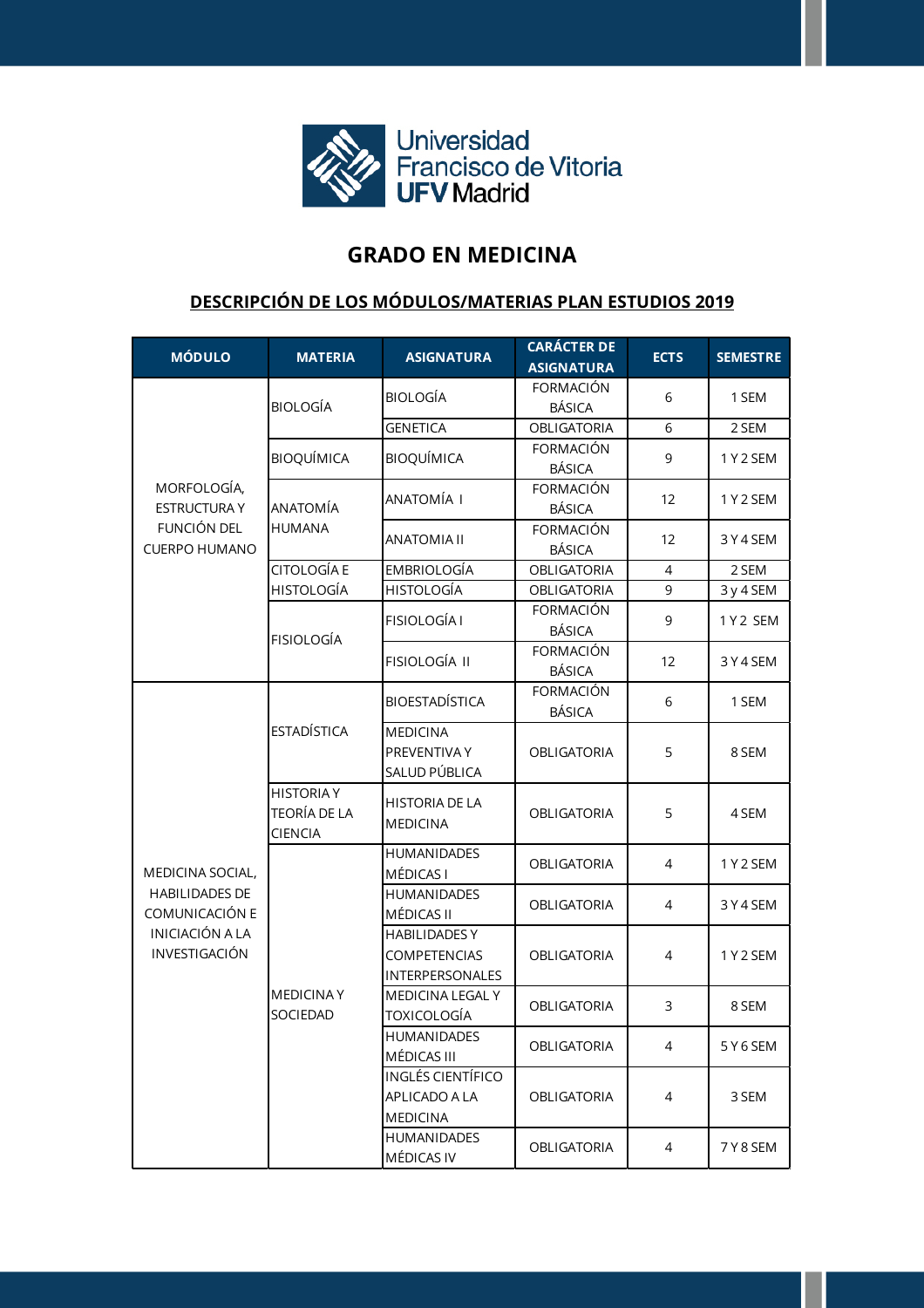

|                                              |                                   | PSICOLOGÍA                                                                     | <b>FORMACIÓN</b>   |                |            |
|----------------------------------------------|-----------------------------------|--------------------------------------------------------------------------------|--------------------|----------------|------------|
|                                              | PSICOLOGÍA                        | HUMANA                                                                         | BÁSICA             | 6              | 4 SEM      |
|                                              | MÉDICO<br>QUIRÚRGICA<br>INTEGRADA | PATOLOGÍA<br><b>GENERAL</b>                                                    | <b>OBLIGATORIA</b> | 14             | 5 Y 6 SEM  |
|                                              |                                   | PATOLOGÍA MÉDICO<br>QUIRÚRGICA -<br>ONCOLOGÍA                                  | <b>OBLIGATORIA</b> | 4              | 11 SEM     |
|                                              |                                   | PATOLOGÍA MÉDICO<br>QUIRÚRGICA -<br><b>ENFERMEDADES</b><br><b>INFECCIOSAS</b>  | <b>OBLIGATORIA</b> | $\overline{4}$ | 11 SEM     |
|                                              |                                   | PATOLOGÍA MÉDICO<br>QUIRÚRGICA -<br>APARATO<br>CARDIOVASCULAR                  | <b>OBLIGATORIA</b> | 8              | 7 SEM      |
|                                              |                                   | PATOLOGÍA MÉDICO<br>QUIRÚRGICA -<br><b>APARATO</b><br>RESPIRATORIO             | <b>OBLIGATORIA</b> | 6              | 7 SEM      |
|                                              |                                   | PATOLOGÍA MÉDICO<br>QUIRÚRGICA -<br>APARATO DIGESTIVO                          | <b>OBLIGATORIA</b> | $\overline{7}$ | 8 SEM      |
|                                              |                                   | DERMATOLOGÍA                                                                   | <b>OBLIGATORIA</b> | З              | 8 SEM      |
| FORMACIÓN CLÍNICA PATOLOGÍA<br><b>HUMANA</b> |                                   | PATOLOGÍA MÉDICO<br>QUIRÚRGICA -<br>SISTEMA<br><b>ENDOCRINO Y</b><br>NUTRICIÓN | <b>OBLIGATORIA</b> | 6              | 9 SEM      |
|                                              |                                   | PATOLOGÍA MÉDICO<br>QUIRÚRGICA -<br>SISTEMA NERVIOSO                           | <b>OBLIGATORIA</b> | 6              | 9 SEM      |
|                                              |                                   | PATOLOGÍA MÉDICO<br>QUIRÚRGICA -<br>HEMATOLOGÍA                                | <b>OBLIGATORIA</b> | $\overline{4}$ | 9 SEM      |
|                                              |                                   | PATOLOGÍA MÉDICO<br>QUIRÚRGICA -<br><b>APARATO</b><br>LOCOMOTOR                | <b>OBLIGATORIA</b> | 4              | 10 SEM     |
|                                              |                                   | PATOLOGÍA MÉDICO<br>QUIRÚRGICA -<br><b>APARATO</b><br>NEFROURINARIO            | OBLIGATORIA        | 4              | 10 SEM     |
|                                              |                                   | PATOLOGÍA MÉDICO<br>QUIRÚRGICA -<br>SISTEMA INMUNE                             | <b>OBLIGATORIA</b> | 3              | 11 SEM     |
|                                              |                                   | GINECOLOGÍA Y<br>OBSTETRICIA                                                   | <b>OBLIGATORIA</b> | 9              | 9 Y 10 SEM |
|                                              |                                   | OFTALMOLOGÍA                                                                   | OBLIGATORIA        | $\overline{4}$ | 8 SEM      |
|                                              |                                   | PEDIATRÍA<br><b>OTORRINOLARINGO</b>                                            | OBLIGATORIA        | 9              | 9 Y 10 SEM |
|                                              |                                   | LOGÍA                                                                          | <b>OBLIGATORIA</b> | 4              | 7 SEM      |
|                                              |                                   | INTRODUCCIÓN A LA<br>ATENCIÓN<br>PRIMARIA Y<br>MEDICINA DE<br><b>FAMILIA</b>   | <b>OBLIGATORIA</b> | 6              | 6 SEM      |
|                                              |                                   | PSIQUIATRÍA                                                                    | <b>OBLIGATORIA</b> | 6              | 7 SEM      |
|                                              |                                   | GERIATRÍA                                                                      | OBLIGATORIA        | З              | 8 SEM      |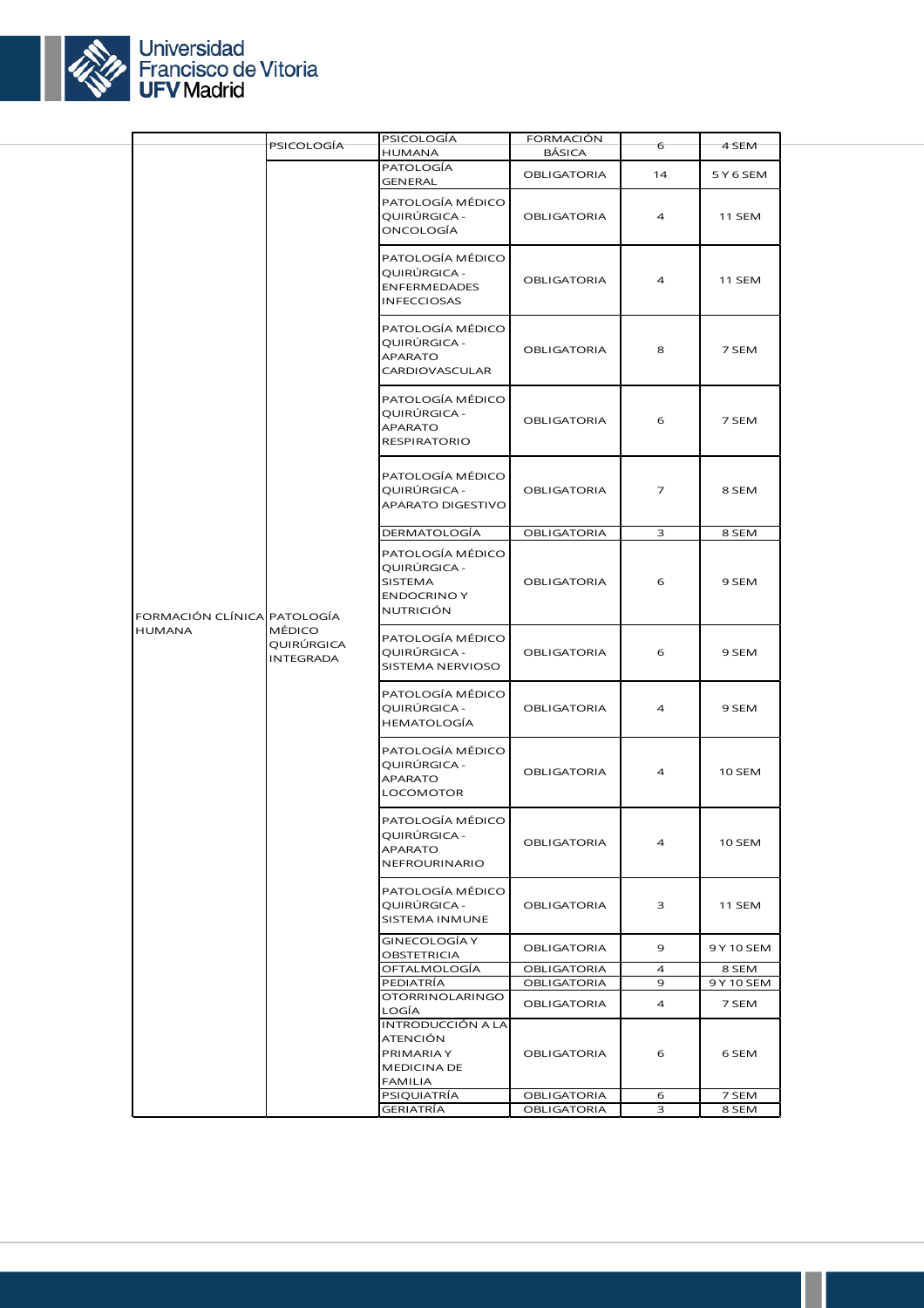| <b>PROCEDIMIENTOS</b><br>DIAGNÓSTICOS Y<br><b>TERAPEÚTICOS</b>          | <b>MÉTODOS</b><br><b>DIAGNÓSTICOS</b> | <b>PROCEDIMIENTOS</b><br>DIAGNÓSTICOS I:<br>MÉDICINA FÍSICA Y<br>RADIODIAGNÓSTICO | <b>OBLIGATORIA</b>                  | 6              | 5 SEM       |
|-------------------------------------------------------------------------|---------------------------------------|-----------------------------------------------------------------------------------|-------------------------------------|----------------|-------------|
|                                                                         |                                       | <b>PROCEDIMIENTOS</b><br>DIAGNÓSTICOS II                                          | <b>OBLIGATORIA</b>                  | 3              | 7 SEM       |
|                                                                         |                                       | MICROBIOLOGÍA Y<br>PARASITOLOGÍA                                                  | <b>OBLIGATORIA</b>                  | 8              | 3Y4SEM      |
|                                                                         |                                       | MÉTODOS CLÍNICOS I:<br>SEMIOLOGÍA Y<br>COMUNICACIÓN<br>CLÍNICA                    | <b>OBLIGATORIA</b>                  | $\overline{4}$ | 5 SEM       |
|                                                                         |                                       | MÉTODOS CLÍNICOS II:<br>SEMIOLOGÍA Y<br>COMUNICACIÓN<br>CLÍNICA                   | <b>OBLIGATORIA</b>                  | $\overline{4}$ | 8 SEM       |
|                                                                         |                                       | ANATOMÍA<br>PATOLÓGICA                                                            | <b>OBLIGATORIA</b>                  | 10             | 5Y6 SEM     |
|                                                                         | <b>MÉTODOS</b><br><b>TERAPEÚTICOS</b> | FARMACOLOGÍA<br><b>GENERAL Y</b><br><b>PROCEDIMIENTOS</b><br><b>TERAPÉUTICOS</b>  | <b>OBLIGATORIA</b>                  | 12             | 5Y6SEM      |
| <b>PRÁCTICAS</b><br><b>TUTELADASY</b><br>TRABAJO FIN DE<br><b>GRADO</b> | <b>ESTANCIAS</b><br><b>CLÍNICAS</b>   | INTRODUCCIÓN A LA<br>CIRUGÍA                                                      | <b>OBLIGATORIA</b>                  | 4              | 6 SEM       |
|                                                                         |                                       | ESTANCIAS CLÍNICAS I                                                              | <b>PRÁCTICAS</b><br><b>EXTERNAS</b> | 15             | 10 SEM      |
|                                                                         |                                       | ESTANCIAS CLÍNICAS II                                                             | <b>PRÁCTICAS</b><br>EXTERNAS        | 40             | 11 Y 12 SEM |
|                                                                         | TRABAJO FIN DE<br><b>GRADO</b>        | TRABAJO FIN DE GRADO                                                              | <b>TRABAIO FIN</b><br><b>GRADO</b>  | 6              | 12 SEM      |
|                                                                         |                                       | <b>OPTATIVAI</b>                                                                  | <b>OPTATIVA</b>                     | 3              | 10 SEM      |
|                                                                         |                                       | <b>OPTATIVA II</b>                                                                | <b>OPTATIVA</b>                     | $\overline{3}$ | 12 SEM      |